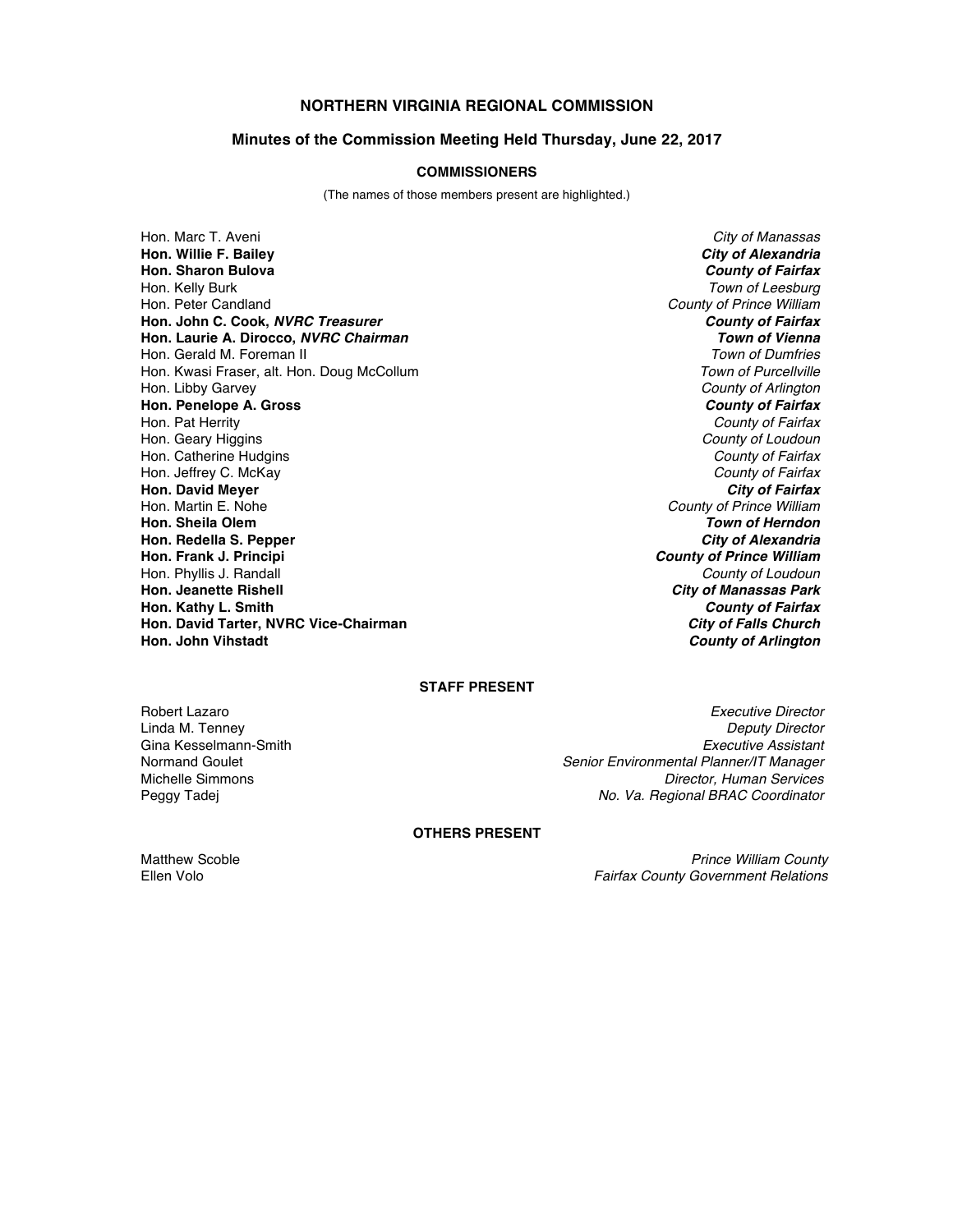Summary Minutes of the Commission June 22, 2017 Page 2

ALLEGIANCE

CALL TO ORDER Chairman DiRocco called the meeting to order at 7:30 p.m.

PLEDGE OF The Pledge of Allegiance was recited by all present.

ROLL CALL The roll was called and all members present or absent were noted for the record.

DISCUSSION Issues Follow Up

The members of the Commission have had ongoing discussions related to the issue of governance. The Commission at its May meeting had a productive dialogue with Delegates Minchew and Watts, and Senator McPike. It was the consensus of Commissioners that a Governance Sub-Sommittee be formed to further examine issues related to State/Local government relations.

The subcommittee consists out of the following Commission members:

- Commissioner Vihstadt
- Commissioner Cook
- Commissioner Garvey
- Commissioner Smith
- Commissioner Bailey
- ACTION ITEMS Commissioner Bulova moved approval of the Resolution No. P17-19 Adoption of FY 18 Budget. The motion was seconded by Commissioner Olem and carried unanimously.

The Executive Director and Deputy Executive Director have prepared a proposed budget for FY 18. The budget proposal is consistent with the budget remediation plan that was adopted by the Commission.

Commissioner Gross emphasized the importance of hiring a demographer as soon as the budget allows it.

Commissioner Gross moved approval of the Resolution No. P17-20 – Appointing an auditor of the financial records of the Northern Virginia Regional Commission. The motion was seconded by Commissioner Cook and carried unanimously.

The staff is recommending the approval of Robinson, Farmer, Cox Associates for an amount not to exceed \$17,375 for FY 18 with an option to extend the engagement for four more consecutive years.

**EXECUTIVE** DIRECTOR'S REPORT

Mr. Lazaro presented his report to the Commission, which included the financial report for May 2017 and the following:

- Northern Virginia Aging Network
	- o NVRC hosted the Northern Virginia Aging Network (NVAN) as they start to plan their Annual Legislative Breakfast and to develop issues for the upcoming session of the Virginia General Assembly. NVAN will meet again in July.
- Plant NoVA Natives
	- $\circ$  The Plant NoVA Natives Campaign with the Community Foundation for Northern Virginia is now live.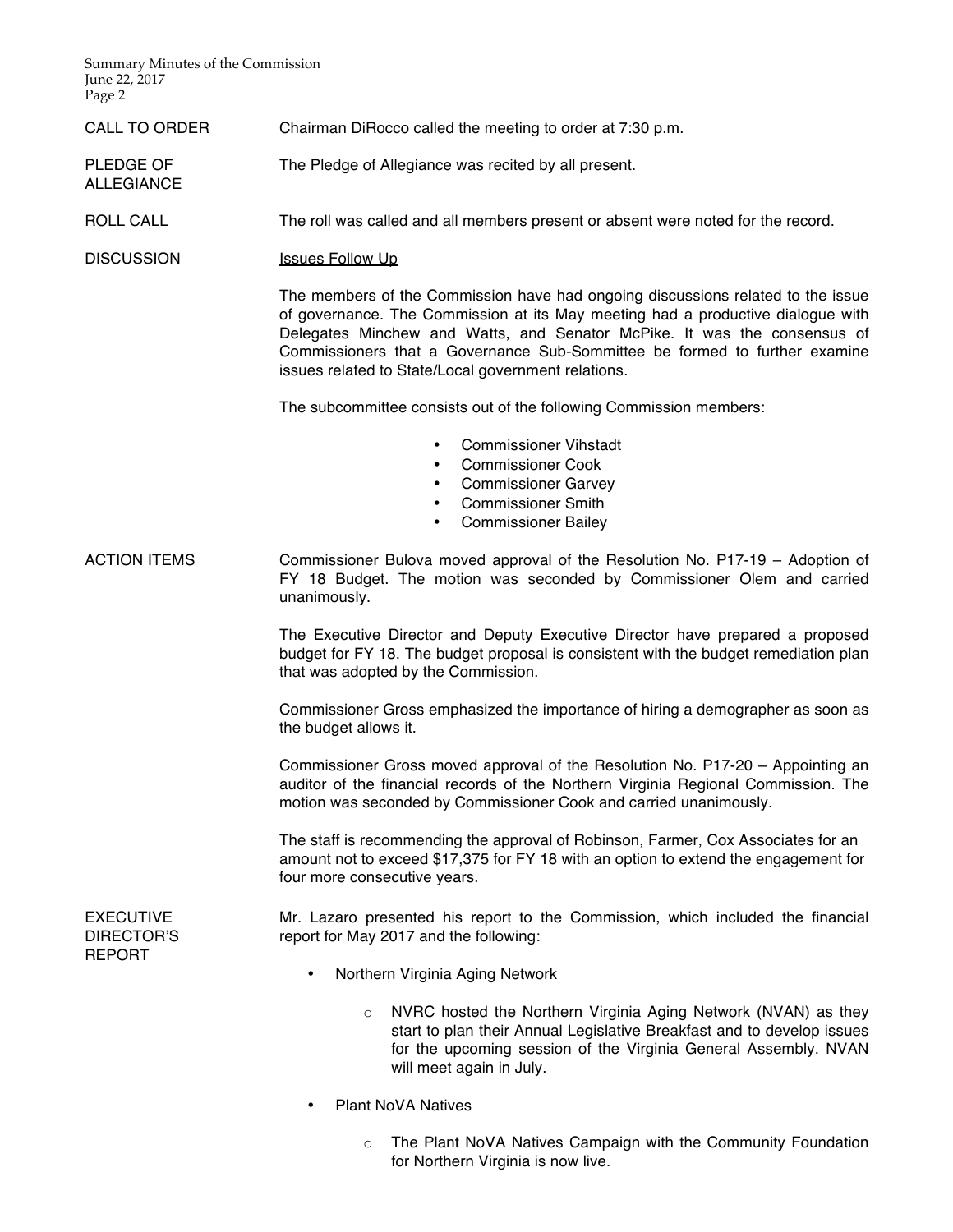Summary Minutes of the Commission June 22, 2017 Page 3

- Solarize Update
	- o Solar
		- § 131 contracts
		- \$3.3 million with local, Virginia based contractors
		- 2,000,000 pounds of CO2 averted annually
	- o Checkups & Weatherization
		- § 652 Checkups
		- 8 Weatherization Projects
		- 1,025,512 pounds of CO2 averted annually
- NoVA Solar Map
	- o NVRC's award-winning on-line solar map was a featured article in ESRI's magazine. A similar project is being undertaken for the City of Charlottesville.
- Fast Ferry Meeting
	- $\circ$  NVRC held the first of several planned meetings with interested parties and the consultant to begin the NEPA review process for the project and to plan outreach efforts.
- Pedestrian/Bike Safety
	- o NVRC partnered with Inova Trauma Services to provide outreach at the Lorton Community Safety Day at the Lorton Community Center and Library and at the Herndon Festival.
- CHAIRMAN'S REPORT Chairman DiRocco thanked Commissioner Gross and Commissioner Bulova for organizing the Inova Center tour prior to the Commission meeting.

Commissioner Gross proposed a second tour once the construction of the Inova Center for Personalized Health is completed.

- MINUTES Commissioner Gross moved approval of the Commission meeting minutes of May 25, 2017. The motion was seconded by Commissioner Bulova and carried unanimously.
- OTHER BUSINESS Commissioner Gross encouraged Commissioners to come to the next Community & Military Partnership Meeting on July 13 – 10 a.m. at the NVRC office.

This meeting will follow up on the work undertaken at the May meeting related to workforce and cyber. We anticipate having each of the public school divisions that serve our region in attendance to talk about workforce/cyber education related matters. Further, representatives of the military will be present to talk about their cyber workforce needs of not only today, but the future.

There was also discussion regarding the following:

Whether to put a cap on the value of a house that a senior can live in and still give seniors property tax relief and another issue is the asset and the income guidelines and deferral vs. exemption.